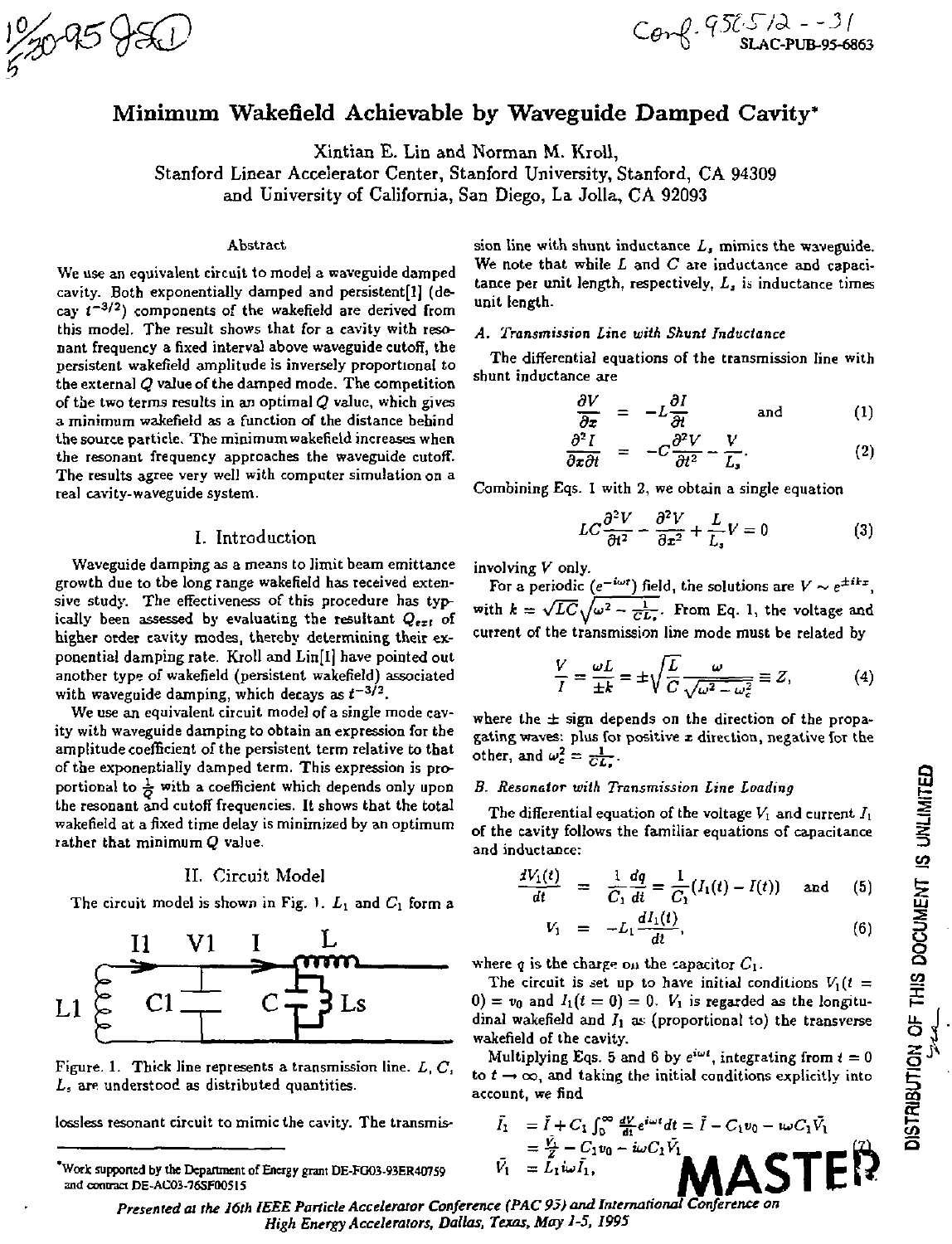where<sup>-</sup> symbolizes the Fourier transform. We also used the result from the previous section in writing  $\tilde{I}$  as  $\frac{\tilde{V}_1}{\tilde{V}}$  on the second line of Eq. 7. Solving for  $\tilde{V}_1$ , we find

$$
\tilde{V}_1 = \frac{i\frac{\omega}{\omega_0^2}v_0}{(\frac{\omega}{\omega_0})^2 + i\frac{R}{Z}\frac{\omega}{\omega_0} - 1},\tag{8}
$$

where  $\omega_0 = \frac{1}{\sqrt{L_1 C_1}}$ , is the natural resonant frequency of the cavity and  $R = \sqrt{\frac{L_1}{C_1}}$ , is the characteristic impedance of the cavity resonant mode.

The Fourier transform of the transverse wakefield  $(\tilde{V}_\perp)$ is given by

$$
\tilde{V}_{\perp} = \frac{i\zeta}{\omega L} \tilde{V}_1 = \frac{-\frac{1}{\omega_0^2 L} v_0}{(\frac{\omega}{\omega_0})^2 + i\frac{R}{2} \frac{\omega}{\omega_0} - 1},\tag{9}
$$

where  $\epsilon$  is a real geometric factor (with dimension of impedance) related to the shape of the structure and not given by our model.

## *C. Transverse Wakefield*

The transverse wakefield in the time domain

$$
V_{\perp}(t) = \frac{1}{2\pi} \int \tilde{V}_{\perp} e^{-i\omega t} d\omega \qquad (10)
$$

is obtained from the inverse Fourier transform. The integrand has two branch points from the definition of *Z*  (Eq. 4). We choose the branch and integration contour shown in Fig. 2 [2], The integration is naturally divided



Figure. 2. Contour for Calculating  $V_1$ 

into two terms: one from the pole contribution , the other from the branch cut integral.

When  $\frac{R}{Z(\omega_0)} \ll 1$ , i.e. the damping term is small, the pole of the expression  $\vec{V_1}$  is very close to  $\omega_0$ . For the purpose of calculating the pole and evaluating the residue,  $Z(\omega)$  can be taken as  $Z(\omega_0)$ . Then the poles satisfy

$$
\left(\frac{\omega}{\omega_0}\right)|_{pole} = \pm \sqrt{1 - \frac{1}{4Q^2}} - \frac{i}{2Q},\tag{11}
$$

where  $Q = \frac{Z(\omega_0)}{R}$ .

The branch cut integral (persistent wakefield) is evaluated with Eq. 2 and 4 in [1]. When  $t' \gg 1$ . The total wakefield is

$$
V_{\perp}(t) \approx v_0 \frac{\zeta}{\omega_0 L} \left[ \frac{-1}{\sqrt{1 - \frac{1}{4Q^2}}} \sin(\sqrt{1 - \frac{1}{4Q^2}} t') e^{-\frac{t}{2Q}}
$$
  
+ 
$$
\sqrt{\frac{2}{\pi}} \frac{(\frac{\omega_0}{\omega_0})^{1/2}}{(1 - (\frac{\omega_0}{\omega_0})^2)^{5/2}} \frac{1}{Q} \cos(\frac{\omega_0}{\omega_0} t' + \frac{1}{4} \pi) \frac{1}{t'^{3/2}} \right]
$$
(12)

where  $t' = \omega_0 t$ .

It is clear from the above expression that the persistent wake amplitude is proportional to  $\frac{1}{\mathcal{O}}$ , which means that a stronger damping produces a larger persistent wake. It also points out that as the resonant frequency gets closer to the waveguide cut-off, the persistent wake is enhanced.

Eq. 12 also tells us the best waveguide damping can do at a certain distance *I'* behind the source particle. A typical value for NLC is  $t' = 40 * \pi$ , i.e. 20 wave lengths away.

If we ignore the oscillating factor sin, cos, the sign and take  $\frac{1}{\sqrt{1-\frac{1}{407}}} \approx 1$  in Eq. 12, it is a good approximation to regard the sum as the maxima of the oscillating amplitude of  $V_1$ . Thus the wakefield can be written as

$$
W_{\perp} = W_0(e^{-\frac{t'}{4Q}} + \frac{b}{Q}\frac{1}{t'^{3/2}}) \text{ with } (13)
$$
  

$$
b = \sqrt{\frac{2}{\pi}} \frac{(\frac{w_0}{\omega_0})^{1/2}}{(1 - (\frac{w_0}{\omega_0})^2)^{5/2}}.
$$

We plot 6 as a function of *^f-* in Fig. 3.



Figure. 3. horizontal axis is  $\frac{\omega_c}{\omega_0}$ , vertical axis represents *b*.

At a given  $t'$ , the minimum wakefield occurs if

$$
\frac{1}{2Q} = \frac{\frac{5}{2}\log t' - \log b}{t'}
$$
\n(14)

i.e. decreasing Q beyond this value increases the wakefield at  $t'$ . The optimum  $Q$  as a function of  $t'$  is plotted in Fig. 4.

Substituting Eq. 14 into Eq. 13, The value of the minimum wakefield at *t'* 

$$
W_{\perp}^{min} = W_0 t^{r-2.5} (5b \log t' + b - 2b \log 0). \qquad (15)
$$

is obtained. Fig. 5 displays the minimum wakefield as a function of t' for a few values of b.

## III. Numerical Comparison

We have made a few MAFIA simulations on the geometry shown in Fig. 6. It is a 2-D structure with the beam passing in the *Z* direction. Taking the symmetry into account, only a quarter of the structure with the electric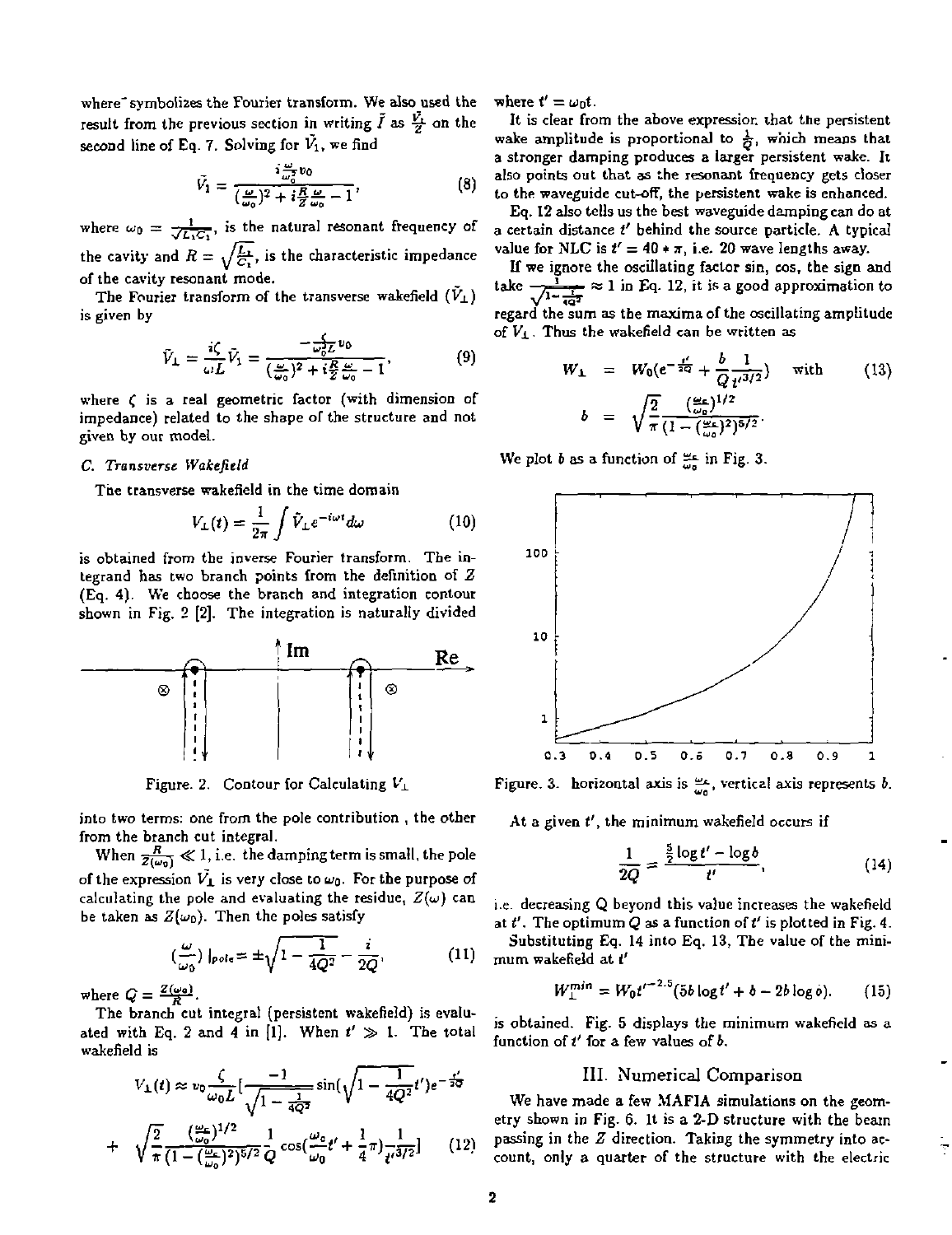

Figure. 4. The three lines, from bottom to top, correspond to  $b = 1$ , 10, 100, respectively. The horizontal axis is  $t' =$  $\omega_c t$ , and the vertical is the optimum  $Q$  value



Figure. 5. The three lines, from bottom to top, correspond to  $b = 1$ , 10, 100, respectively. The horizontal axis is  $t' =$ *uet.* The vertical axis is the minimum wakefield achieved as a ratio to the wakefield at  $t' = 0$ 

boundary condition on the *Y* axis and the magnetic boundary on the *X* axis has been shown. We have calculated the persistent wake amplitude and the damped wake amplitude from the time domain beam excitation. The ratio of the persistent wake amplitude to the damped wake amplitude from the actual cavity waveguide system is compared with the prediction of Eq. 12 in Table I.

Four cases were run, one with  $w = 0.25$ ,  $t = 0.05$ . The second case has  $w = 0.25$  and  $t = 0.25$ . The third is the same as the second except that the waveguide is 1.1 times larger (other dimensions do not scale with the waveguide width.), the fourth one has the same parameters as the second except  $w = 0.35$ .

The circuit model and the MAFIA results agree very well considering how simple the circuit model is. The circuit model can be expected to hold only when a single decaying mode dominates the spectrum near the waveguide cutoff.



Figure. 6. Waveguide damped cavity. The big dot represents the beam passing in *Z* direction.

|                                         | MAFIA result | Theory | Jase |
|-----------------------------------------|--------------|--------|------|
| $Q = 3.94$ , $\frac{9.6}{10.6} = 0.776$ | 2.17         | 2.19   |      |
| $Q = 6.72$<br>$\frac{62}{5} = 0.776$    | 1.17         | 1.28   | 2    |
| 0.705<br>$Q = 7.34$                     | 0.587        | 0.659  | 2    |
| 0.731                                   | 0.351        | 0.503  |      |

| ТаЫе Г                                                   |
|----------------------------------------------------------|
| The ratio of the persistent wake amplitude to the damped |
| wake amplitude is compared between MAFIA simulation      |
| and the circuit model.                                   |

The discrepancy at high *Q* value is attributed to inadequate satisfaction of this condition.

# IV. Cavity and Waveguide Detuning

For a single damped cavity, Eq. 15 presents the limit of the transverse wakefield. In the case of a multi-cell structure, the wakefield can be further reduced by detuning in analogy with dipole mode detuning.

In an optimally damped system, the dipole frequency  $(\omega_0)$  and the waveguide cut-off are detuned in proportion in each cell in a Gaussian profile to produce the fastest and the most persistent fall off. In a *N* cell structure, detuning usually results in a wakefield which is  $\frac{1}{N}$  of that of a single cell.

Taking a 100-cell structure for example, with  $t' = 40\pi$ and  $\frac{3\pi}{2} = \frac{13}{18}$ , the minimum wakefield of a single cell is 6.0 x  $10^{-4}$  times that of an undamped cavity. With detuning, the final wakefield is down to a few parts in a million.

#### References

- [1] Norman M. Kroll and Xintian E. Lin, *Persistent Wakefield associated with Waveguide Damping of Higher Order Modes,* Proceedings of the 1993 IEEE Particle Accelerator Conference, Washington DC, P.3453-3455.
- [2] [1], section 2.